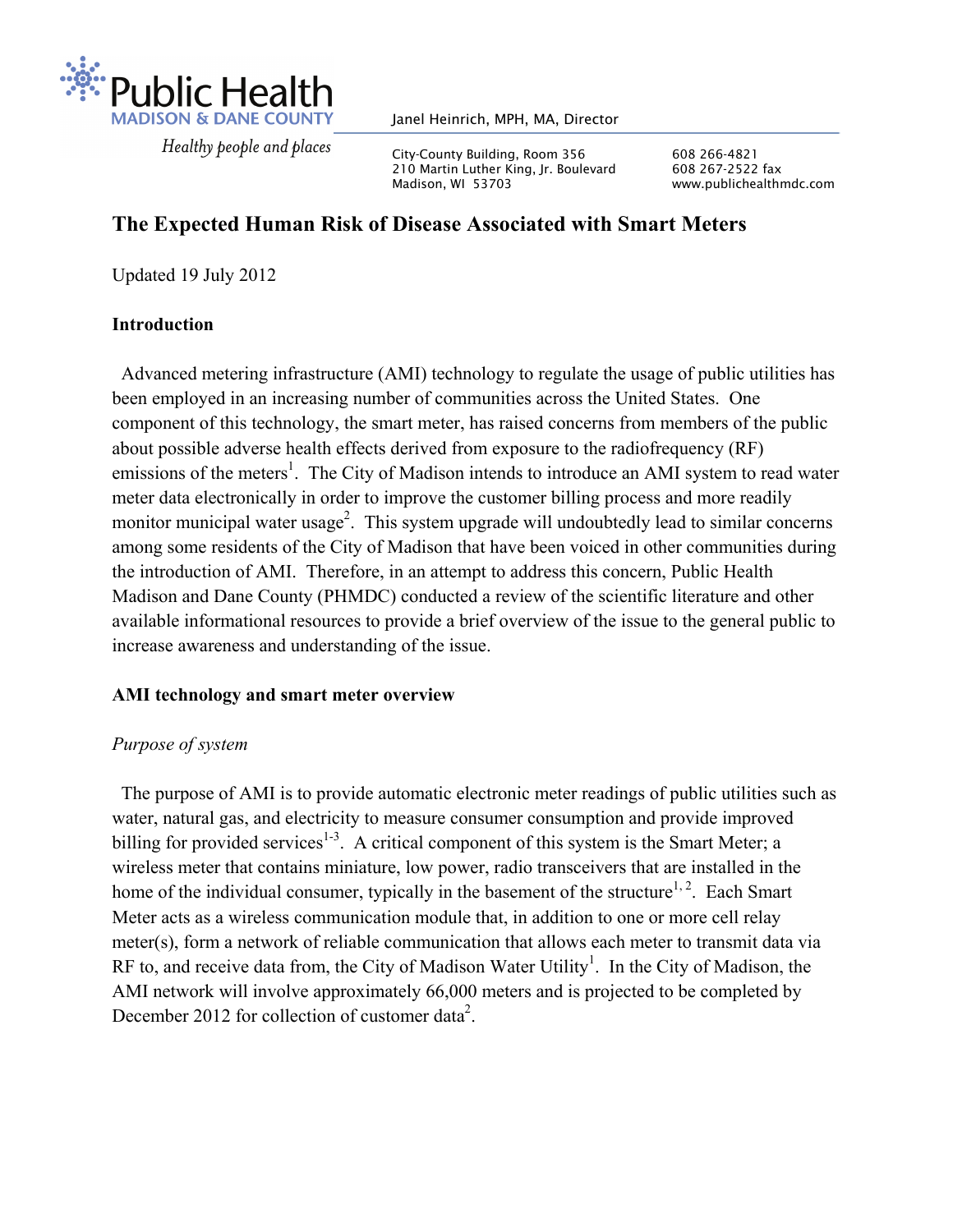#### *Smart meter operation*

The type of Smart Meter involved in the City of Madison network operates in the Industrial, Scientific, and Medical (ISM) band at frequencies ranging from 902 to 928 megahertz (ISM) with a power output of approximately 0.516 Watt; specifications similar to those of wireless routers for home computer systems commonly found in homes across Dane County<sup>1, 5</sup>. Also similar to wireless computer routing systems, the emission of RF from the Smart Meters occurs intermittently throughout the day during the transmission and/or receipt of data; otherwise, the meter remains in stand-by until the subsequent communication with the AMI network. Thus, the transmissions of the Smart Meter are normally infrequent and may only consist of a few milliseconds during the transmission phase of each communication; normally totaling from a few seconds of transmission during a 24-hour period to, at most, a few minutes during the day<sup>1, 4, 5</sup>.

### **Exposure and expected risk to human health**

### *RF overview*

 Radiofrequency (RF) is a form of electromagnetic radiation with wave frequencies ranging from approximately 3 kilohertz (KHz) to 300 GHz. This type of radiation is non-ionizing and lacks the strength to break chemical bonds due to low levels of frequency and longer wavelength; examples of this type of radiation include radio and sound waves, visible light, and microwaves<sup>6, 7</sup>. Non-ionizing radiation should not be confused with the higher frequency ionizing radiation; a type of radiation that is considerably higher in energy and has the ability to strip away electrons from atoms and, in the case of very high energy radiation, has the ability to destroy the nucleus of the atom that may lead to molecular changes, tissue damage, and an increased risk of adverse health outcomes that include, but not limited to, the initiation and/or promotion of carcinogenesis 6-8. Examples of ionizing radiation include x-ray and gamma-ray radiation<sup>6</sup>.

 Research has repeatedly demonstrated that exposure to high levels of RF radiation can lead to thermal injury due to the ability of the radiation to heat biological tissue rapidly; a principle that provides the operational basis for microwave ovens. The eyes and the testes are particularly vulnerable to tissue damage derived from RF heating due to the lack of available blood flow to dissipate the excess heat load<sup>7, 9</sup>. In addition to thermal injury, other non-thermal biological effects have been proposed with RF exposure including genetic and cellular effects, changes in protein expression, hormonal effects, and an increased risk of certain types of cancers, most notably glioma and meningioma of the brain<sup> $4, 9, 10$ </sup>. However, there is no consistent statistically significant evidence to definitively support a causal relationship between exposure to RF radiation and non-thermal adverse human health effects $9, 10-13$ .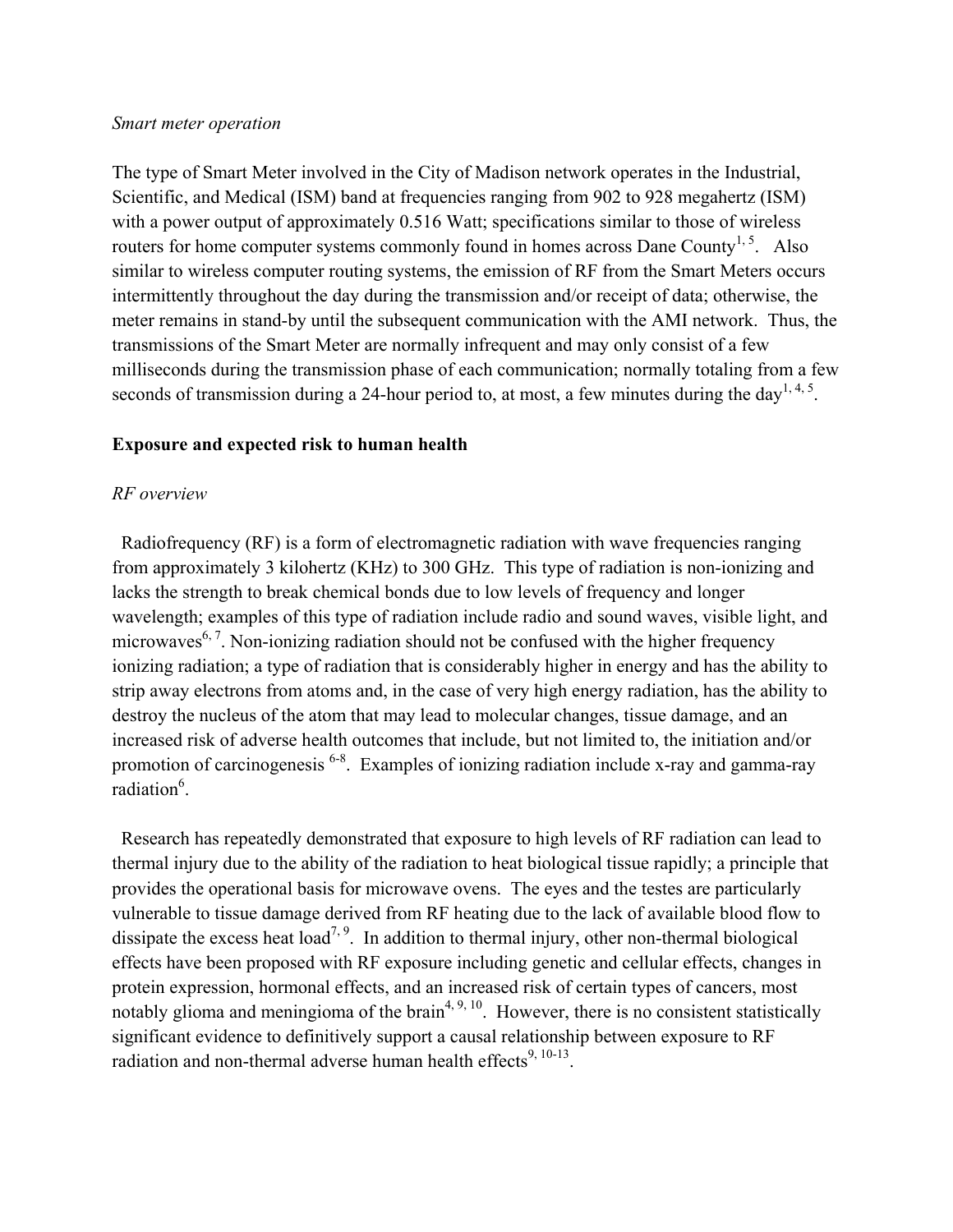Federal standards governing RF radiation exposure in the United States have been recognized and adopted by the Federal Communications Commission (FCC) since 1985; guidelines derived from the recommendations of the National Council on Radiation Protection and Measurements (NCRP) and the Institute of Electrical and Electronics Engineers (IEEE) and are supported by the National Institute of Occupational Safety and Health (NIOSH), the United States Environmental Protection Agency (US EPA), and the Occupational Safety and Health Administration (OSHA)<sup>7</sup>. The actual values of the standard are dependent upon electric and magnetic field strength, power density and environmental setting (i.e. occupational/controlled exposure and general population/uncontrolled exposure) of the RF emission source<sup>12, 13</sup>. Therefore, similar devices may have slightly different permissible exposure limits.

### *Expected risk to human health derived from Smart Meters*

 Adverse effects to human health are governed by the length, number, and level of exposure(s). In the case of smart meters, the meters are normally installed in the individual home; therefore, there is the potential to daily exposure to RF emissions. However, as previously discussed, the total transmission time of the meter ranges from a few seconds to a few minutes during a typical 24 hour period; thereby, limiting the human exposure to RF radiation derived from the smart meter<sup>1, 3</sup>. Specific considerations also influence the level of potential RF exposure; the most notable is distance from the meter during operation. Research has demonstrated that measured RF radiation generated from smart meters is greatest within close proximity of the meter and rapidly declines with increasing distance; each far below the FCC limit of 0.610 milliwatts per square centimeter ( $mW/cm<sup>2</sup>$ ), a spatially averaged and time averaged value, deemed most applicable for smart meter operations<sup>1, 11-13</sup>. In a recent investigation conducted by the Electric Power Research Institute, the time-averaged RF fields were estimated to be approximately 35% of the FCC maximum permissible exposure (MPE) level at 20 centimeters (cm), less than 1% at 1 foot from the smart meter, and falling to below 0.1% at a distance of 5 feet; at 10 feet the estimated maximum likely RF field was calculated to be below 0.01% of the MPE<sup>1</sup>.

 Research specifically evaluating the potential association between the use of smart meters and adverse effect to human health is lacking. However, a significant amount of research is available for other wireless devices that have similar signal frequencies during operation as the smart meter; one of the most researched example is the cellular phone. Similar to smart meters and other wireless devices, several non-thermal human health effects have been purportedly associated with cell phone use; including, but not limited to, sleep and memory disruption, headaches, genotoxicity, and the increased risk of brain cancers<sup>, 14, 15</sup>. Also similar to RF-related research, there is no consistent statistically significant evidence that conclusively links the exposure to RF radiation derived from the use of cellular phones to the development of nonthermal human health outcomes $^{10, 14-16}$ .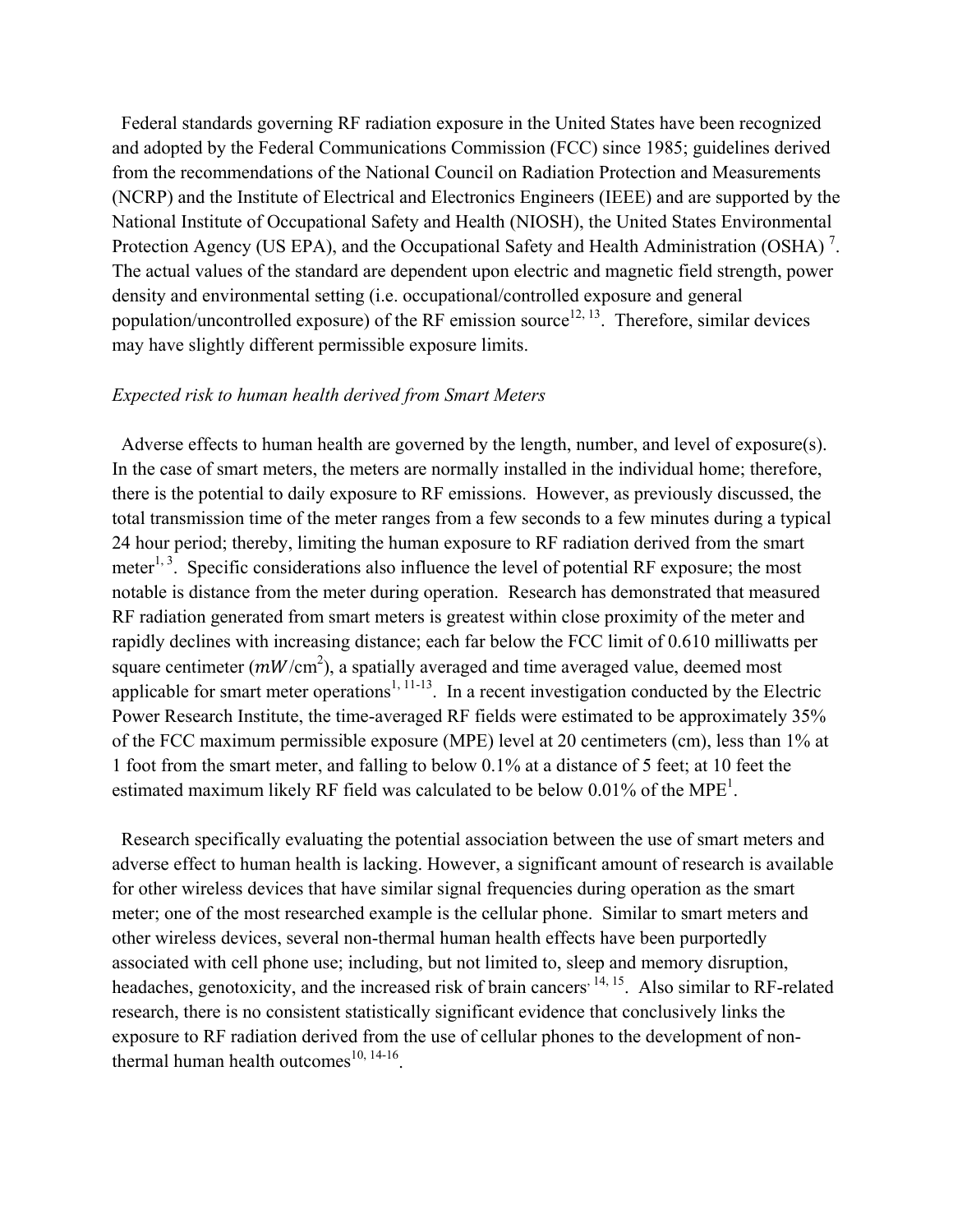Due to the lack of evidence supporting non-thermal effects associated with the use of cellular phones no adverse health impacts would be expected to result from the installation and operation of smart meters in customer households. This conclusion is based upon the fact that the level of usage of and the power generated from the cellular phone is higher than that of the smart meter, as well as, the significant difference in the proximity of the human exposure to RF radiation when comparing the two devices. In other words, the risk of adverse health conditions associated with RF radiation would be greater in cellular phones in comparison to smart meters due to the increased power, longer and more frequent exposure, and shorter distance of exposure reportedly derived from cellular phones. However, since no association with non-thermal effects have been demonstrated with cellular phone use, no non-thermal effects would be expected due to the operation of smart meters.

#### **Conclusions**

The use of AMI networks allow improved and more efficient monitoring and billing of public utilities. However, the emission of RF radiation from the smart meter component of this system has raised concern due to the purported link of this type of radiation to adverse human health impacts<sup>1</sup>. A thorough review of the relevant literature suggests that there is little evidence to support an association with any potential health effects that may result from the installation and/or normal operation of the smart meter. This conclusion was based upon the reported infrequent and low level of RF emissions from the device and the lack of data supporting an association between RF exposures at this level to the development of non-thermal effects in exposed individuals<sup>1, 9-13</sup>. Therefore, PHMDC supports the deployment of AMI network technology proposed by the City of Madison Water Utility and do not foresee any potential individual and/or community health danger due to the installation and operation of this  $technology<sup>2</sup>$ .

Prepared by: Jeffery S. Lafferty, Environmental Epidemiologist Doug Voegeli, Director of Environmental Health Public Health Madison and Dane County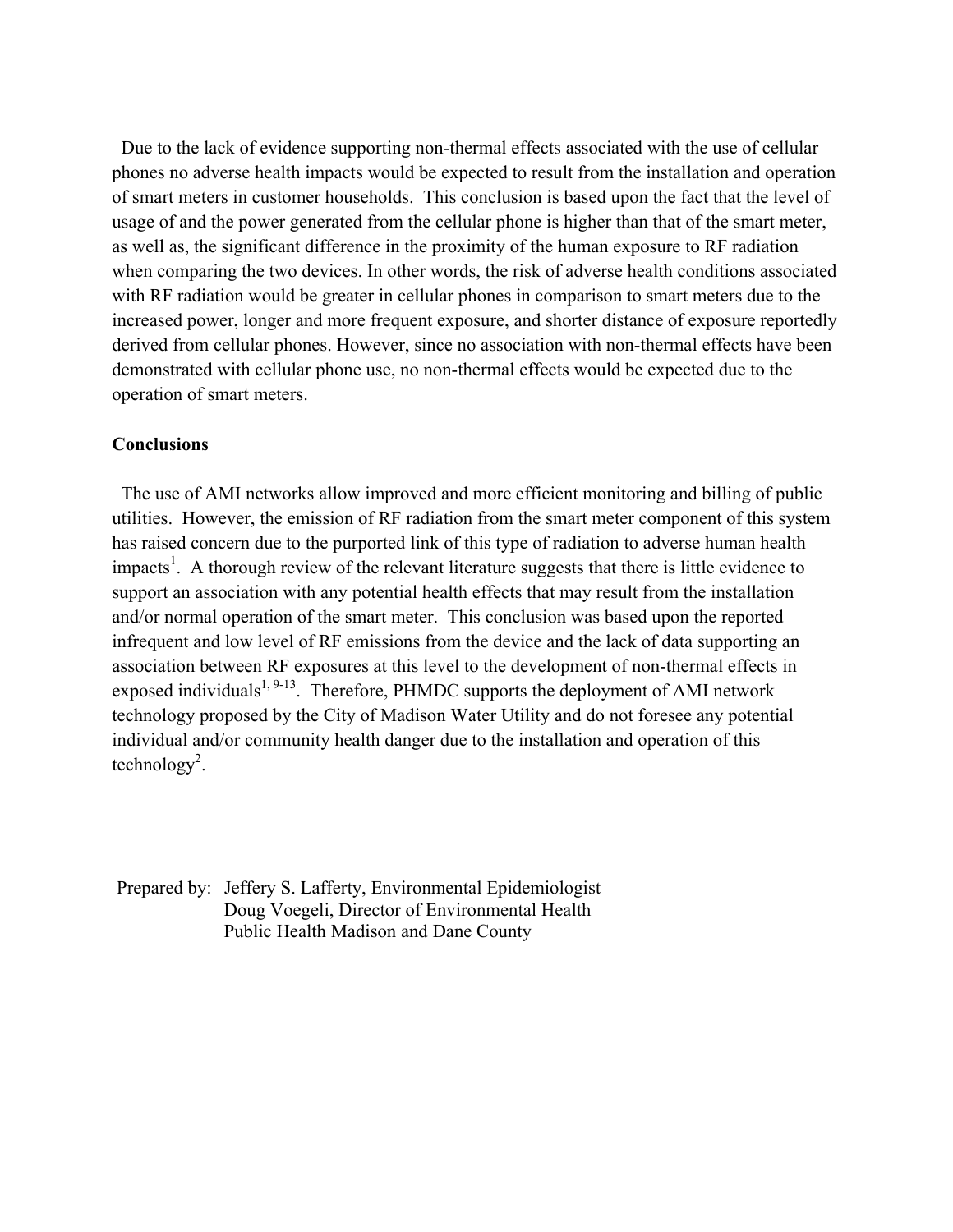# References

1. Electric Power Research Institute. (2010). An investigation of radiofrequency fields associated with the Itron smart meter. Retrieved from: http://www.cityofmadison.com/water/documents/EPRIsmartmeterstudy.pdf

2. City of Madison Water Utility. (2011). Smart metering. Retrieved from: http://www.cityofmadison.com/water/automatedMeters.cfm

3. Demand Response and Smart Grid Coalition. (n.d.). Radio frequency (RF) & smart meters. Questions and answers. Retrieved from: http://www.nvenergy.com/NVEnergize/documents/DRSG\_RF\_SmartMeter\_FAQ.pdf

4. Maine Centers for Disease Control and Prevention. (2010, November 8). Maine CDC executive summary of the review of health issues related to Smart Meters

5. Email correspondence with Robin G. Piper, Customer Service Manager, City of Madison Water Utility

6. United States Environmental Protection Agency. (2011). Ionizing and non-ionizing radiation. Retrieved from: http://www.epa.gov/radiation/understand/ionize\_nonionize.html

7. Federal Communications Commission. (2010). Radio frequency safety. Retrieved from: http://transition.fcc.gov/oet/rfsafety/rf-faqs.html

8. Centers for Disease Control and Prevention. (2011). Frequently asked questions about cells phones and your health. Retrieved from: http://www.cdc.gov/nceh/radiation/cell\_phones.\_FAQ.html

9. National Radiological Protection Board. (2003). Health effects from radiofrequency electromagnetic fields. Retrieved from: http://www.hpa.org.uk/webc/HPAwebFile/HPAweb\_C/1194947334474

10. Maine Centers for Disease Control and Prevention. (2010, November 29). Eight leading questions/ concerns of Maine CDC's approach to and report on smart meters. Retrieved from: http://www.maine.gov/dhhs/mecdc/environmental-health/documents/smart-meters-faq.pdf

11. California Council on Science and Technology. (2011). Health impacts of radio exposure from smart meters. Retrieved from: http://www.ccst.us/publications/2011/2011smart-final.pdf